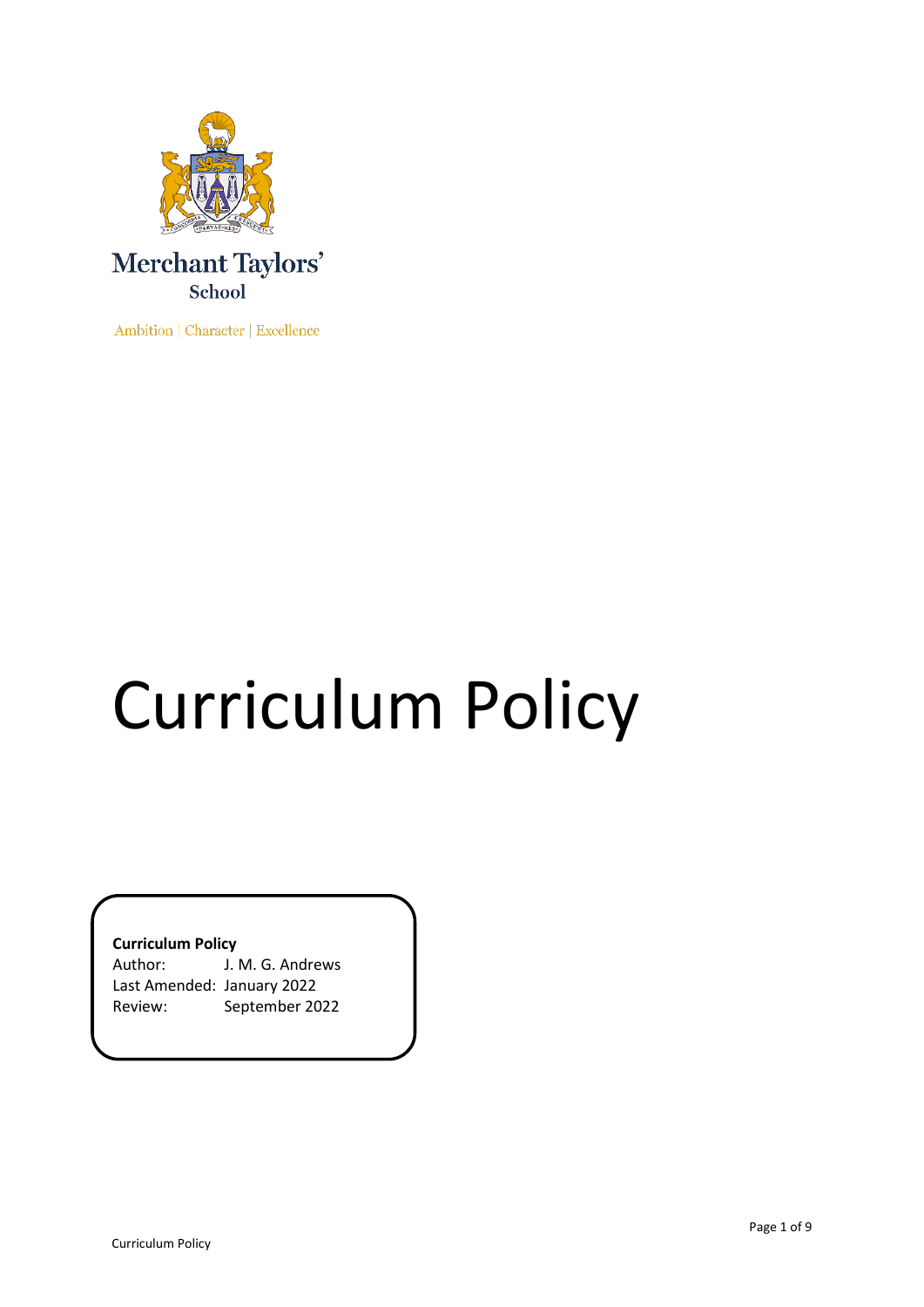#### **CURRICULUM POLICY**

This policy should be read in conjunction with the Teaching and Learning Policy, SEND Policy, RSE Policy, Careers Policy and the PSHE Policy.

**\_\_\_\_\_\_\_\_\_\_\_\_\_\_\_\_\_\_\_\_\_\_\_\_\_\_\_\_\_\_\_\_\_\_\_\_\_\_\_\_\_\_\_\_\_\_\_\_\_\_\_\_\_\_\_\_\_\_\_\_\_\_\_\_\_\_\_\_**

#### **Curriculum design**

The aim of the curriculum at Merchant Taylors' Boys' School (MTBS) is to develop the skills, qualities and dispositions encapsulated by the four Attitudes to Learning (ATLs) set out in our learner profile, and to provide as high a quality portfolio of qualifications and skills as possible, facilitating entry into courses of further education or other post-school pathways appropriate to the individual student.

Inspired by the multiple intelligences theory of Professor Howard Gardner, our curriculum is explicitly designed to offer the full range of educational experiences (linguistic, mathematical, scientific, technological, human and social, physical and aesthetic). Indeed, the curriculum plan detailed below ensures that none of our students experiences a premature narrowing of educational opportunity.

The implementation in 2020 of the learner profile and its ATL components was designed to reinforce Jean Piaget's principles of constructivism in teaching, learning and the curriculum. Aligned to Jerome Bruner's theories of learning, that present learning as an active process in which learners construct new ideas based upon their current knowledge, the curriculum is designed to provide appropriate progression, challenge and inspiration as students move through key stages.

MTBS believes teachers are expert practitioners who possess both subject knowledge and, as described by Shulman, pedagogical content knowledge. That is to say, teachers at MTBS know both what to teach and how to teach it most effectively to support their students' learning. The curriculum at MTBS thus provides a framework which allows teachers to construct challenging lessons that inspire intellectual curiosity and perseverance.

The curriculum was graded excellent in the School's last Educational Quality Inspection; this followed curriculum reforms in Year 7 (2014), Year 8 (2015) and then Year 9 (2016). The timetable review and implementation of 65 minute lessons through 2019 and 2020 allowed for an appraisal of curriculum structures, with some minor adjustments to form the current curriculum plan set out in this policy. The School has a reputation for academic excellence and the majority of our leavers proceed to competitive degree courses at Russell Group universities, including Oxford and Cambridge. The emphasis throughout the academic and wider curriculum remains very much on developing learners who are able to work and think independently and who have a genuine intellectual curiosity in their studies.

#### **Academic curriculum**

In the Lower School, students study a full range of subjects, including Mathematics, English, Modern and Classical Languages, Science, History, Geography, Religious Studies and Philosophy, Computer Science, Music, Art, Design, Drama and Physical Education. As part of the academic curriculum, Attitudes to Learning are taught alongside subject content. The individual subject curricula are set by departments and, whilst there are broad similarities between these and the National Curriculum, there is no formal alignment. However, the curricula must tie in with Middle School work and GCSE specifications.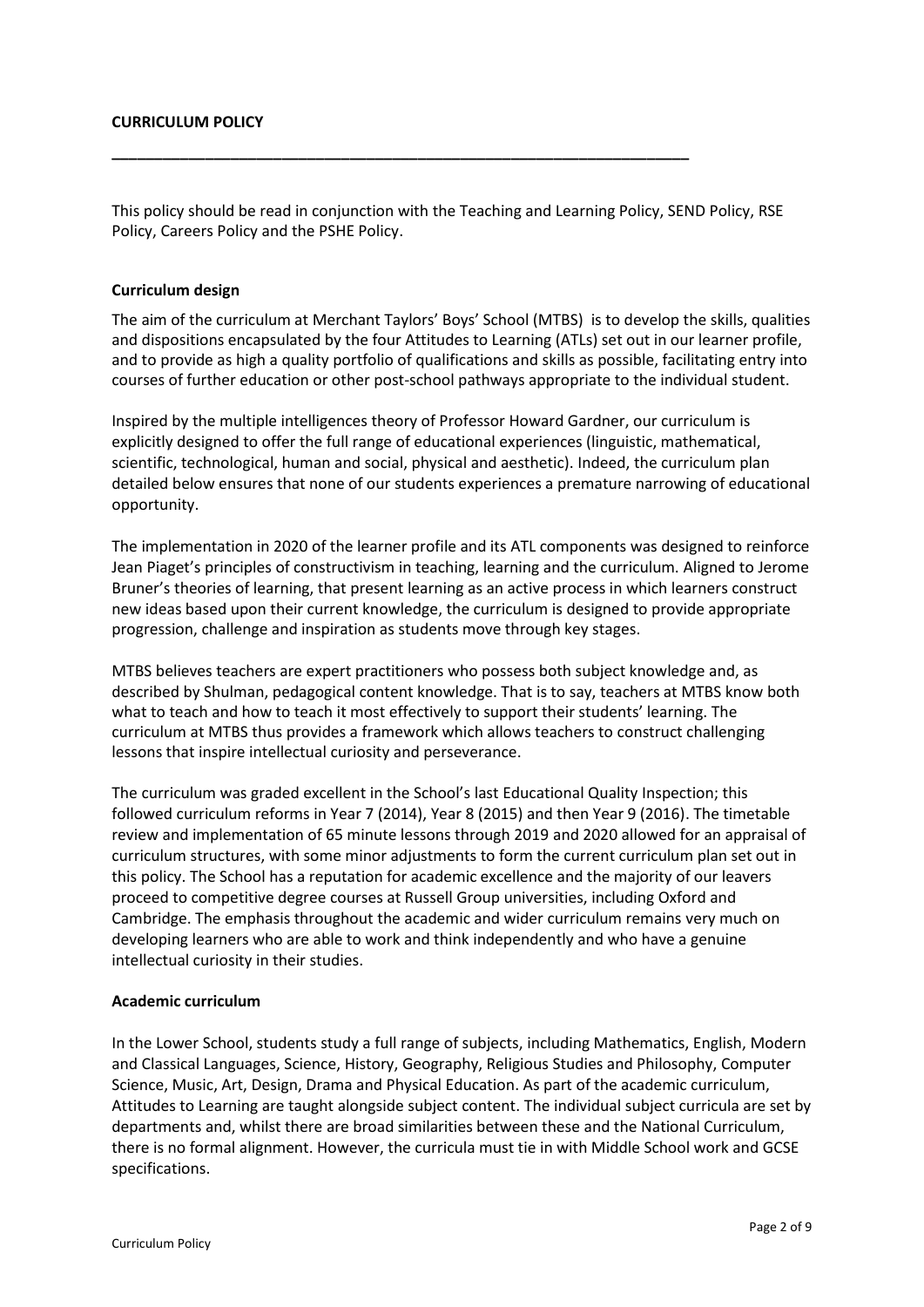Skills for enquiry learning are developed through seminars delivered by the Library as part of the Year 7 Tendo carousel. Introductory level skills for academic research such as finding and using scholarly resources, understanding the Library's databases, referencing and critical analysis are introduced to boys at the start of their time in the Lower School.

Following the timetable review in 2019/20, the curriculum in Year 7 and Year 8 is deliberately literacy and language heavy. Students study two Modern Foreign Languages (French and Spanish) and a Classical Language (Latin) in Year 7. Students can then choose which two MFLs they take in Year 8: two from French, German and Spanish. Students continue to study Latin in Year 8. The aim is to provide students with a strong understanding and competency in written and oral literacy, which will serve as a foundation for their future studies in all subject areas.

At the end of Year 8, students can shape their academic programme through the selection of three options choices that sit alongside a core curriculum of Mathematics, English, Biology, Chemistry, Physics, History, Geography and a Language. These subject choices prepare students to take responsibility for their academic decision making, and act as a precursor to the GCSE choices students make in Year 9 as they prepare to enter the Middle School.

The Middle School curriculum is designed to be broad and balanced, and to widen students' knowledge, understanding and experiences. It develops their academic skills and allows them to explore their own specific interests and strengths, and provides a sound basis from which students will be able to choose their courses in the Sixth Form and beyond.

The core academic curriculum at GCSE consists of English Literature, English Language, Mathematics, and Science. Students make a choice of which Science route to follow:

- o all three separate sciences (awarded three GCSEs)
- o OR two of the three separate Sciences (awarded two GCSEs)
- o OR a single award combined Science course (awarded one GCSE)

Students then have several option subjects to select. The exact number of options depends on the choice of Science route:

- o if three separate Sciences are selected (i.e. Biology, Chemistry and Physics), there are three options available
- o if two separate Sciences are selected (i.e. two from Biology, Chemistry and Physics), there are four options available
- $\circ$  if the single award combined Science course is selected, there are five options available

Of these options, at least one must be a language (either a modern foreign language or a classical language) and at least one must be a humanity (History, Geography, Classical Civilisation and Religious Studies).

The most able mathematicians have the opportunity to take a Further Mathematics GCSE in addition to their Mathematics GCSE. This course teaches proof-based mathematics and is an excellent stepping stone to quantitative A Level courses.

To exercise and develop their enquiry learning skills, students in Middle School can take the Higher Project Qualification (HPQ) , worth one GCSE. The HPQ is run through the Tendo programme;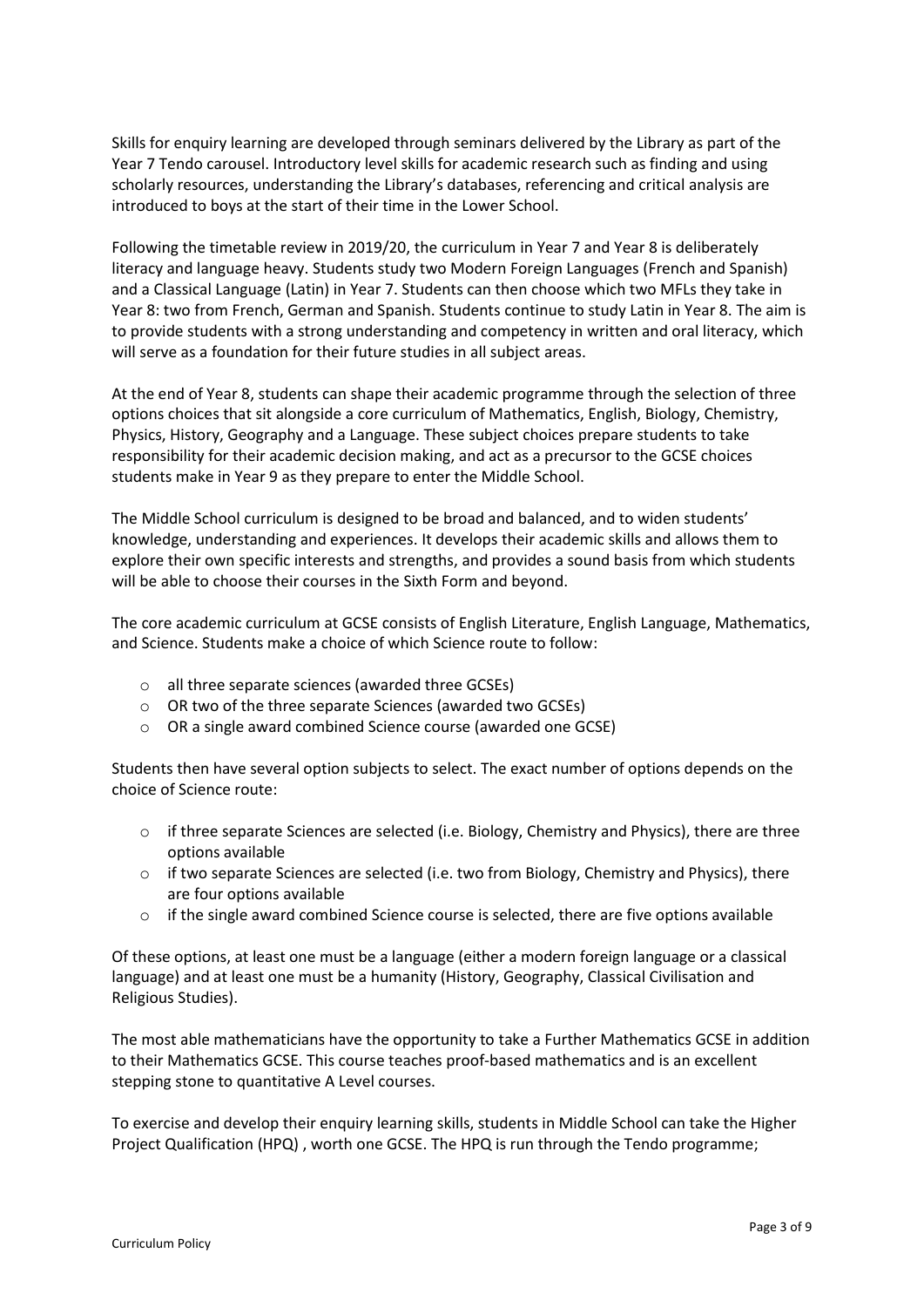students devise their own research question and undertake an academic research project with the support of a mentor.

In the Sixth Form, students may choose from a selection of A Level courses; the range of subject choices offered far exceeds that required by universities. The options available are reviewed annually to ensure that this remains the case. Most students choose three A Levels; some take four A Levels, typically where Further Mathematics is part of the selection. The provision of academic enhancement activities – such as the Extended Project Qualification (EPQ) or elective courses - will also be reviewed regularly. These courses run alongside taught A Level courses, often as part of the Tendo programme. The EPQ consists of a taught programme of academic research and enquiry skills, and access to an individual mentor. Students typically commence the EPQ in their Lower Sixth year, submitting the project in the summer of Lower Sixth or autumn of Upper Sixth. Academic elective courses that sit as part of Tendo have included Languages For Business qualifications, the CISI Securities and Investment award and the Sports Leadership award.

Academic departments, through the Head of Department, or his/her nominated Oxbridge mentor, co-ordinate provision for elite students aiming for Oxbridge or other very competitive institutions or courses. This is overseen by the Head of Oxbridge.

Detailed curricula for all academic courses, are the responsibility of the relevant Head of Department. In particular, schemes of work should reference differentiation strategies for students of different abilities.

# **Teaching time per fortnight:**

The table below illustrates the total teaching time (in minutes) per two week timetable cycle, by subject by year group.

|                           |  |  | Year 7 | Year 8 | Year <sub>9</sub> | Year 10 | Year 11 | Lower Sixth | Upper Sixth |
|---------------------------|--|--|--------|--------|-------------------|---------|---------|-------------|-------------|
| Maths                     |  |  | 325    | 325    | 390               | 390     | 390     |             |             |
| English                   |  |  | 390    | 325    | 390               | 390     | 390     |             |             |
| Junior Science            |  |  | 325    |        |                   |         |         |             |             |
| Chemistry                 |  |  |        | 130    | 260               |         |         |             |             |
| Physics                   |  |  |        | 130    | 260               |         |         |             |             |
| Biology                   |  |  |        | 130    | 260               |         |         |             |             |
| Combined Science (Single) |  |  |        |        |                   |         |         |             |             |
| MFL1                      |  |  | 195    | 195    | 195               |         |         |             |             |
| MFL <sub>2</sub>          |  |  | 195    | 195    |                   |         |         |             |             |
| Latin                     |  |  | 195    | 195    |                   |         |         |             |             |
| ClassCiv                  |  |  |        |        |                   |         |         |             |             |
| Greek                     |  |  |        |        |                   |         |         |             |             |
| History                   |  |  | 195    | 195    | 195               |         |         |             |             |
| Geography                 |  |  | 195    | 195    | 195               |         |         |             |             |
| <b>RP</b>                 |  |  | 130    | 130    |                   |         |         |             |             |
| Music                     |  |  | 130    | 130    |                   |         |         |             |             |
| Art                       |  |  | 130    | 130    |                   |         |         |             |             |
| Design                    |  |  | 130    | 130    |                   |         |         |             |             |
| CompSci                   |  |  | 130    | 130    |                   |         |         |             |             |
| Drama                     |  |  | 65     | 65     |                   |         |         |             |             |
| PE                        |  |  | 130    | 130    |                   |         |         |             |             |
| Year 9 option             |  |  |        | 195    |                   |         |         |             |             |
| <b>GCSE</b> option        |  |  |        |        | 325               | 325     |         |             |             |
| A Level option            |  |  |        |        |                   |         |         | 650         | 650         |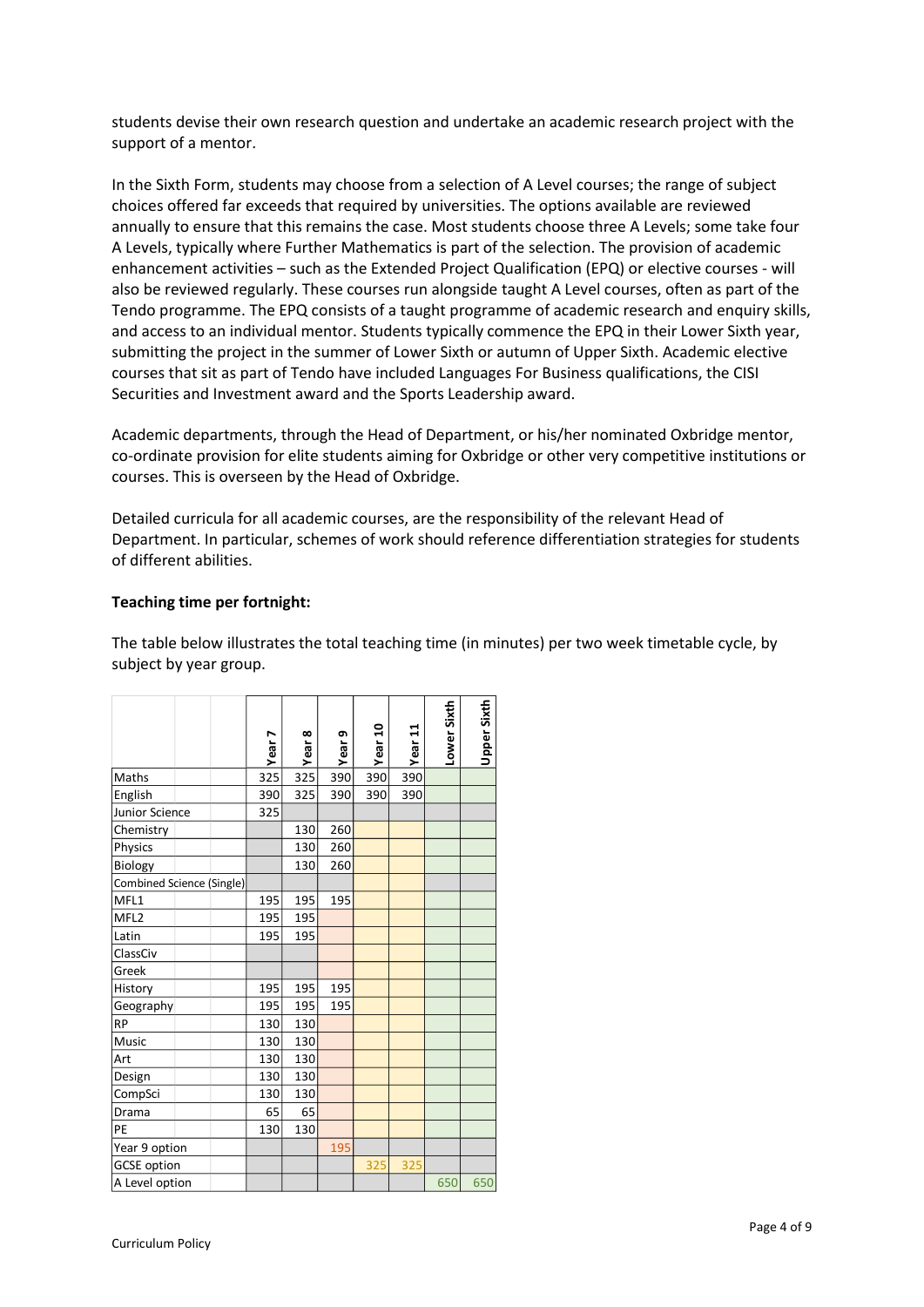## **Curriculum plan**

The curriculum plan shows the distribution of academic curricular time, per two week timetable cycle, as of September 2021.

|                              | Year 7            | Year 8                         | Year 9                                             | Year 10    | Year 11      | Year 10      | Year 11      | Year 10                       | Year 11                       | L6th                 | U6th         | <b>L6th</b> | U6th         | L6th                                    | U6th     |    |  |  |    |
|------------------------------|-------------------|--------------------------------|----------------------------------------------------|------------|--------------|--------------|--------------|-------------------------------|-------------------------------|----------------------|--------------|-------------|--------------|-----------------------------------------|----------|----|--|--|----|
| 1<br>$\overline{\mathbf{c}}$ | PSE/asmb          | PSE/asmb                       | PSE/asmb                                           | PSE/asmb   | PSE/asmb     | PSE/asmb     | PSE/asmb     | PSE/asmb                      | PSE/asmb                      | PSE/asmb             | PSE/asmb     | PSE/asmb    | PSE/asmb     | PSE/asmb                                | PSE/asmb |    |  |  |    |
| 3<br>4                       | Games             | Games                          |                                                    |            |              |              |              |                               |                               |                      |              |             |              |                                         |          |    |  |  |    |
| 5                            | Tendo             | Tendo                          | Games                                              | Games      | Games        | Games        | Games        | Games                         | Games                         | Games                | Games        | Games       | Games        | Games                                   | Games    |    |  |  |    |
| 6                            |                   |                                |                                                    |            |              |              |              |                               |                               |                      |              |             |              |                                         |          |    |  |  |    |
| $\overline{\mathbf{z}}$<br>8 |                   |                                | Tendo                                              | Tendo      | <b>Tendo</b> | Tendo        | Tendo        | <b>Tendo</b>                  | Tendo                         | <b>Tendo</b>         | <b>Tendo</b> | Tendo       | <b>Tendo</b> | <b>Tendo</b>                            | Tendo    |    |  |  |    |
| 9                            | <b>Maths</b>      | <b>Maths</b>                   |                                                    |            |              |              |              |                               |                               |                      |              |             |              |                                         |          |    |  |  |    |
| 10                           |                   |                                |                                                    |            |              |              |              |                               |                               |                      |              |             |              |                                         |          |    |  |  |    |
| 11<br>12                     |                   |                                | <b>Maths</b><br><b>Maths</b><br>English<br>English |            | <b>Maths</b> | <b>Maths</b> | <b>Maths</b> | <b>Maths</b>                  | <b>Maths</b>                  |                      |              | Option 1    | Option 1     | Option 1                                | Option 1 |    |  |  |    |
| 13                           |                   | English                        |                                                    |            |              |              |              |                               |                               |                      |              |             |              |                                         |          |    |  |  |    |
| 14                           | English           |                                |                                                    |            |              |              |              |                               |                               | Option 1             | Option 1     |             |              |                                         |          |    |  |  |    |
| 15                           |                   |                                |                                                    |            | English      | English      | English      | English                       | English                       |                      |              |             |              |                                         |          |    |  |  |    |
| 16<br>17                     |                   |                                |                                                    |            |              |              |              |                               |                               |                      |              |             |              |                                         |          |    |  |  |    |
| $\overline{18}$              |                   | Chem                           |                                                    |            |              |              |              |                               |                               |                      |              |             |              |                                         |          |    |  |  |    |
| 19                           |                   |                                |                                                    |            |              |              |              |                               |                               |                      |              |             |              |                                         |          |    |  |  |    |
| 20                           | Junior<br>Science | Phys                           |                                                    |            |              |              |              |                               |                               |                      |              |             |              |                                         |          |    |  |  |    |
| 21<br>22                     |                   | Bio                            |                                                    | Chem       | Chem         | Science 1    | Science 1    | Combined<br>Single<br>Science | Combined<br>Single<br>Science |                      |              | Option 2    | Option 2     | Option 2                                | Option 2 |    |  |  |    |
| 23                           |                   | MFL1                           | Chem                                               |            |              |              |              |                               |                               |                      | Option 2     |             |              |                                         |          |    |  |  |    |
| 24                           | <b>Spanish</b>    |                                |                                                    |            |              |              |              |                               |                               | Option 2             |              |             |              |                                         |          |    |  |  |    |
| 25                           |                   |                                | Phys                                               |            |              |              |              |                               |                               |                      |              |             |              |                                         |          |    |  |  |    |
| 26<br>27                     | French            | MFL <sub>2</sub>               |                                                    | Phys       | Phys         | Science 2    | Science 2    | Option 1                      | Option 1                      |                      |              |             |              |                                         |          |    |  |  |    |
| 28                           |                   |                                |                                                    |            |              |              |              |                               |                               | Option 3<br>Option 3 |              |             |              |                                         |          |    |  |  |    |
| 29                           |                   |                                |                                                    |            |              |              |              |                               |                               |                      |              |             |              |                                         |          |    |  |  |    |
| 30                           | Latin             | Latin                          | <b>Bio</b>                                         | <b>Bio</b> | Bio          | Option 1     | Option 1     | Option 2                      | Option 2                      |                      |              |             |              |                                         |          |    |  |  |    |
| 31<br>32                     |                   |                                |                                                    |            |              |              |              |                               |                               |                      |              |             |              |                                         |          |    |  |  |    |
| 33                           | <b>History</b>    | <b>History</b>                 | Language1                                          |            |              |              |              |                               |                               |                      | Option 3     |             | Option 3     | Maths and Maths and<br>Further<br>Maths |          |    |  |  |    |
| 34                           |                   |                                |                                                    |            |              |              |              |                               |                               |                      |              |             |              |                                         |          |    |  |  |    |
| 35                           |                   | Geog                           | <b>History</b><br>RS&P<br>Geog                     |            |              |              |              |                               |                               |                      |              |             |              |                                         |          |    |  |  |    |
| 36<br>$\overline{37}$        | Geog              |                                |                                                    | Option 1   | Option 1     | Option 2     | Option 2     | Option 3                      | Option 3                      |                      |              |             |              |                                         |          |    |  |  |    |
| 38                           |                   |                                |                                                    |            |              |              |              |                               |                               |                      |              |             |              |                                         | Further  |    |  |  |    |
| $\overline{39}$              | RS&P              |                                |                                                    |            |              |              |              |                               |                               | PS                   | PS           |             |              |                                         | Maths    |    |  |  |    |
| 40                           | <b>Music</b>      | <b>Music</b>                   |                                                    |            |              |              |              |                               |                               | PS                   | PS           | Option 4    |              |                                         |          |    |  |  |    |
| 41<br>42                     |                   | Art<br>Design<br>CompSci<br>Dr | Option 1                                           | Option 2   | Option 2     | Option 3     |              |                               |                               | PS<br>PS             | PS<br>PS     |             |              |                                         |          |    |  |  |    |
| 43                           | Art               |                                |                                                    |            |              |              | Option 3     | Option 4                      | Option 4                      | PS                   | PS           |             |              |                                         |          |    |  |  |    |
| 44                           | Design            |                                |                                                    |            |              |              |              |                               |                               | PS                   | PS           |             | Option 4     |                                         |          |    |  |  |    |
|                              | 45                |                                |                                                    |            |              |              |              |                               |                               | PS                   | PS           |             |              |                                         |          |    |  |  |    |
| 47                           | 46<br>CompSci     |                                | Option 2                                           |            |              |              |              |                               |                               | PS<br>PS             | PS<br>PS     |             |              | PS                                      | PS       |    |  |  |    |
| 48                           | Dr                |                                |                                                    |            |              |              |              |                               | Option 3                      | Option 3             | Option 4     | Option 4    | Option 5     | Option 5                                | PS       | PS |  |  | PS |
| 49                           | PE                | <b>PE</b>                      | Option 3                                           |            |              |              |              |                               |                               | PS                   | PS           | PS          | PS           | PS                                      | PS       |    |  |  |    |
| 50l                          |                   |                                |                                                    |            |              |              |              |                               |                               | <b>PS</b>            | Pς           | PS          | PS           | Pς                                      | Pς       |    |  |  |    |

# **Setting**

Except in Mathematics, where setting begins in Year 7, we tend not to set by ability, although there is currently some setting of English in the Lower and Middle School. Departments for whom all teaching sets of a specific year group sit within the same timetable block may, on occasion, stream where appropriate. Merchant Taylors' typically draws from the top 40% nationally. Although this still requires us to differentiate between able and extremely gifted learners, given the range of pupils' ability is narrower than for most other schools nationally, we feel the benefits of mixed ability teaching outweigh the potential pitfalls.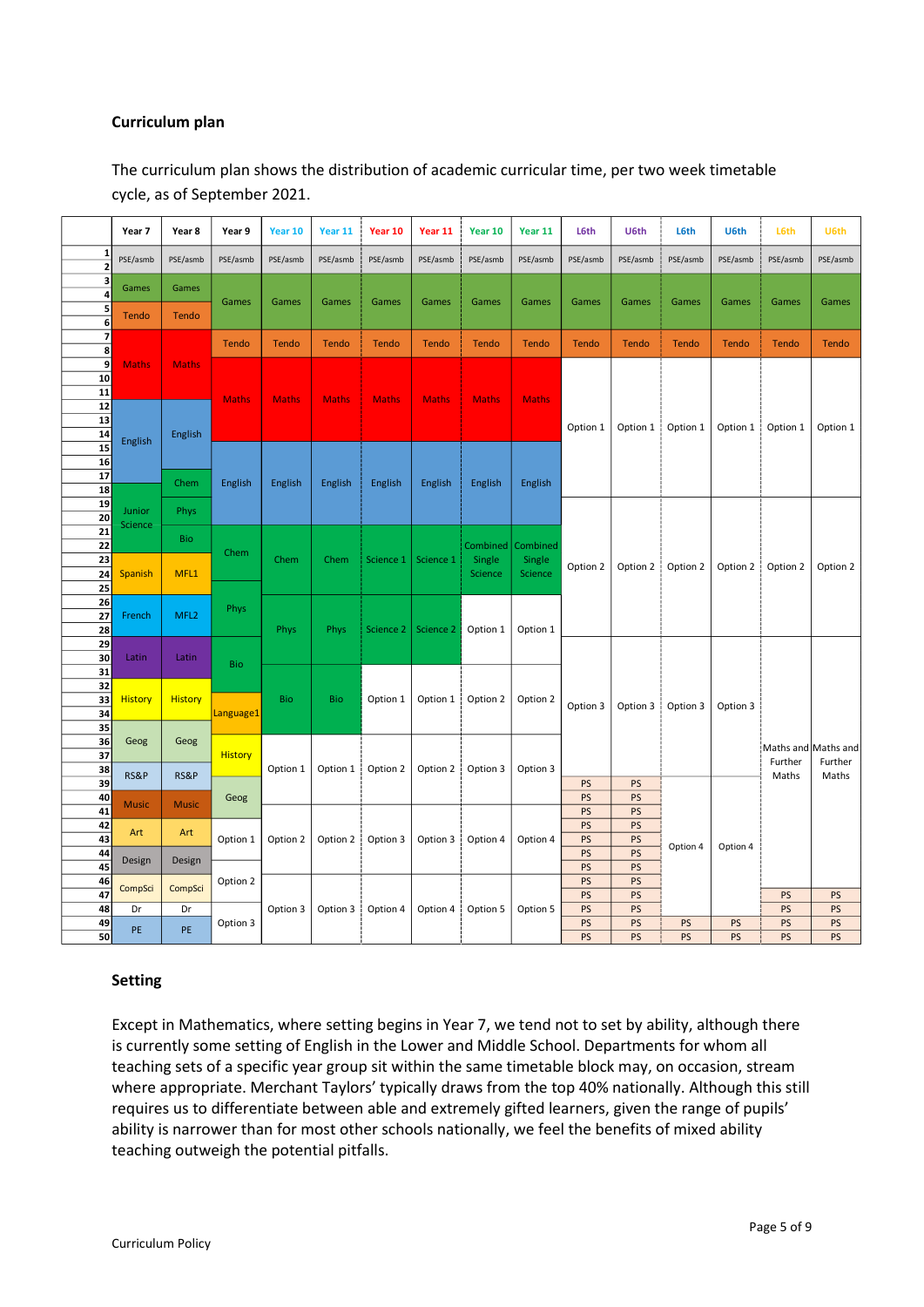# **Catering for the needs of all pupils**

The academic profile of students at Merchants is above the national average. Our curriculum is therefore designed to stretch our students intellectually. Over time, they should have the opportunity to gradually specialise in areas of the curriculum in which they are passionately interested. In addition to facing challenging and stimulating work in the classroom, the most academically able students are invited to join the academic Sophos Society. This society offers seminars, talks and projects in various areas of intellectual pursuit. It's aim is to introduce boys to new ideas and to stimulate critical and creative thinking.

We are aware of the need to equip our students to achieve top grades in public examinations, we have in place clear assessment protocols which track individual progress in attainment and in approaches to learning. Where an individual's progress falls below expectations, intervention occurs through, initially, class teachers and Heads of Department. This might involve a change of approach in the classroom or independent tasks the pupil completes. Departments offer academic clinics which pupils can attend to seek assistance individually or in small groups – these sessions are frequently bespoke and pupils are encouraged to bring their own questions to explore with teaching staff.

# **SEND**

The provision for students with Learning Support or EAL needs is detailed in the SEND policy, and requires that all students are facilitated to access the curriculum and its delivery at all levels. The Lower School curriculum allows pupils with the most significant SEND requirements to have timetabled Learning Support lessons whilst still accessing a full range of subjects, including modern and classical languages. As these students progress to the Middle School, the curriculum allows for them to take the typical nine GCSE subjects if they no longer need to continue with timetabled Learning Support, or to take eight GCSEs and maintain their access to dedicated Learning Support lessons.

# **MTBS/MTGS split teaching**

In some subjects, teaching is shared between MTBS and MTGS. This is typically to broaden the subject selection available, to benefit from staffing efficiencies and to allow more combinations of students' subject choices to timetable. Lessons are taught, primarily, in the 'home' department offering the course or jointly across both sites. In shared subjects, classes are more often than not co-educational. To facilitate their subject choices, students may be assigned to a set in their 'away' school (where such a set exists in an aligned block of the timetable).

# **Cornerstone**

The aim of our pastoral care is to provide a supportive, safe and challenging environment for every pupil. MTBS should be a place where pupils feel safe, confident and happy. Form Tutors are the focal point of pastoral support. Virtually all members of staff are responsible for a tutor group and it is through these meetings that the PSHE programme, called Cornerstone at MTBS, is primarily delivered. Tutor groups are arranged by year group (and by house in Years 8 to 11) to help ensure appropriate topics are being covered at the right time for each pupil. Sixth Form tutor groups are vertical, consisting of students from the Lower Sixth and Upper Sixth. There are a range of external specialist speakers to support the tutorial program and days off time table allow deeper exploration in topics such as e-safety, adolescent mental health, developing resilience and the understanding of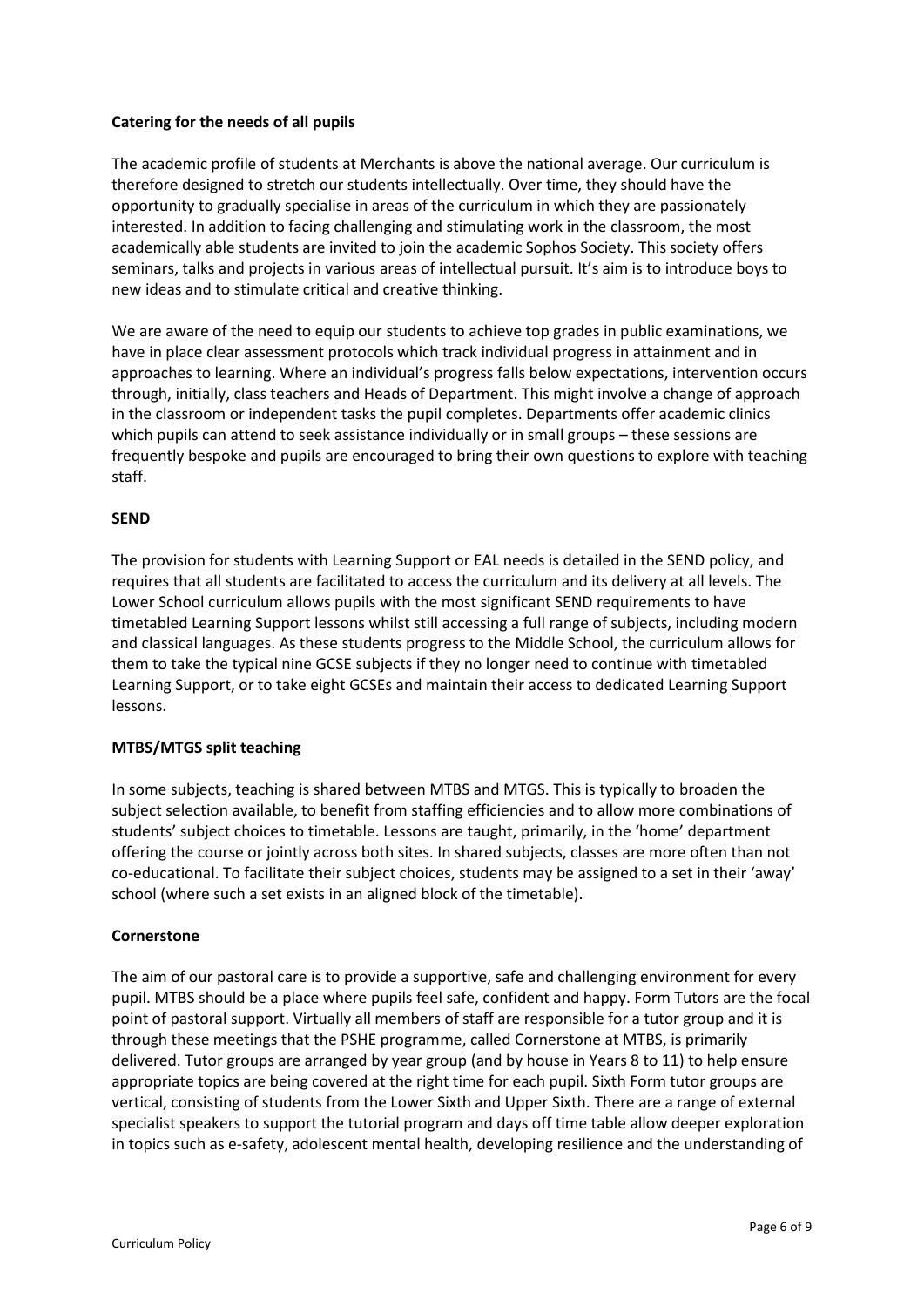others, with particular regard to protected characteristics. The provision of PSHE (including RSE) is explored in full in the PSHE Policy and RSE Policy.

### **Values**

The total curriculum at MTBS aims to provide students with effective preparation for their future lives as members of British society. A broad curriculum, over which students have increasing autonomy as they grow older, seeks to instil the values, skills and behaviours they need to get on in life. A rich provision of learning experiences both in classroom and through co-curricular activities develops a range of character attributes, such as resilience, self-motivation, self-control and respect; these traits underpin success in education and future employment. The cultivation of such a mindset is supported by the Merchants learner profile and its component Attitudes to Learning (ATLs): reflective, balanced, principled, open-minded, inquiring, risk-taking, knowledgeable and communicative.

### **Careers**

MTBS' Careers provision, described in more detail in the Careers Policy, ensures that impartial and broad advice and information is given to all students, in order that they have the best possible opportunity to access post-school options; this provision is also available to students after they have left the school.

### **Games and physical literacy**

MTBS' sporting philosophy is to ensure a safe, inclusive environment that promotes both participation across a wide number of sports as well as giving pupils the platform to excel individually and as part of a team.

Merchants has a proud history of sporting success and are well respected in the locality for the importance that the School gives to sport. Students are given the opportunity to try a range of different sports in lessons and during extra-curricular time with the great majority representing the School. Students are involved in over four hours' worth of sporting activities during timetabled periods, as well as additional training sessions, clubs and fixtures that enhance the pupils' sporting experience.

At MTBS, we are excited about giving our pupils the platform to develop physically so that they have the confidence to apply their motor skills to a range of sports. The sports staff at the school actively encourage the boys to look upon themselves as young athletes and not pigeonhole themselves within a specific sport at an early age. By focusing on the individual's physical literacy, we believe that students will be equipped with the skills required to excel in a range of sports and ultimately maximise their potential. Additionally by focusing on physical literacy, it allows students to develop at their own speed and become more comfortable in a sporting environment.

# **Tendo – explore, enrich, extend**

At MTBS, we aim to develop well-educated, well-rounded and caring young people who will play a significant role in society. They will become good team members as well as leaders; above all, they will seek to be a positive influence wherever they find themselves. Our students are all academically able and we seek to nurture in them a spirit of enquiry and curiosity which will see them explore their chosen interests, whatever these might be. To this end, the Tendo activities programme sits at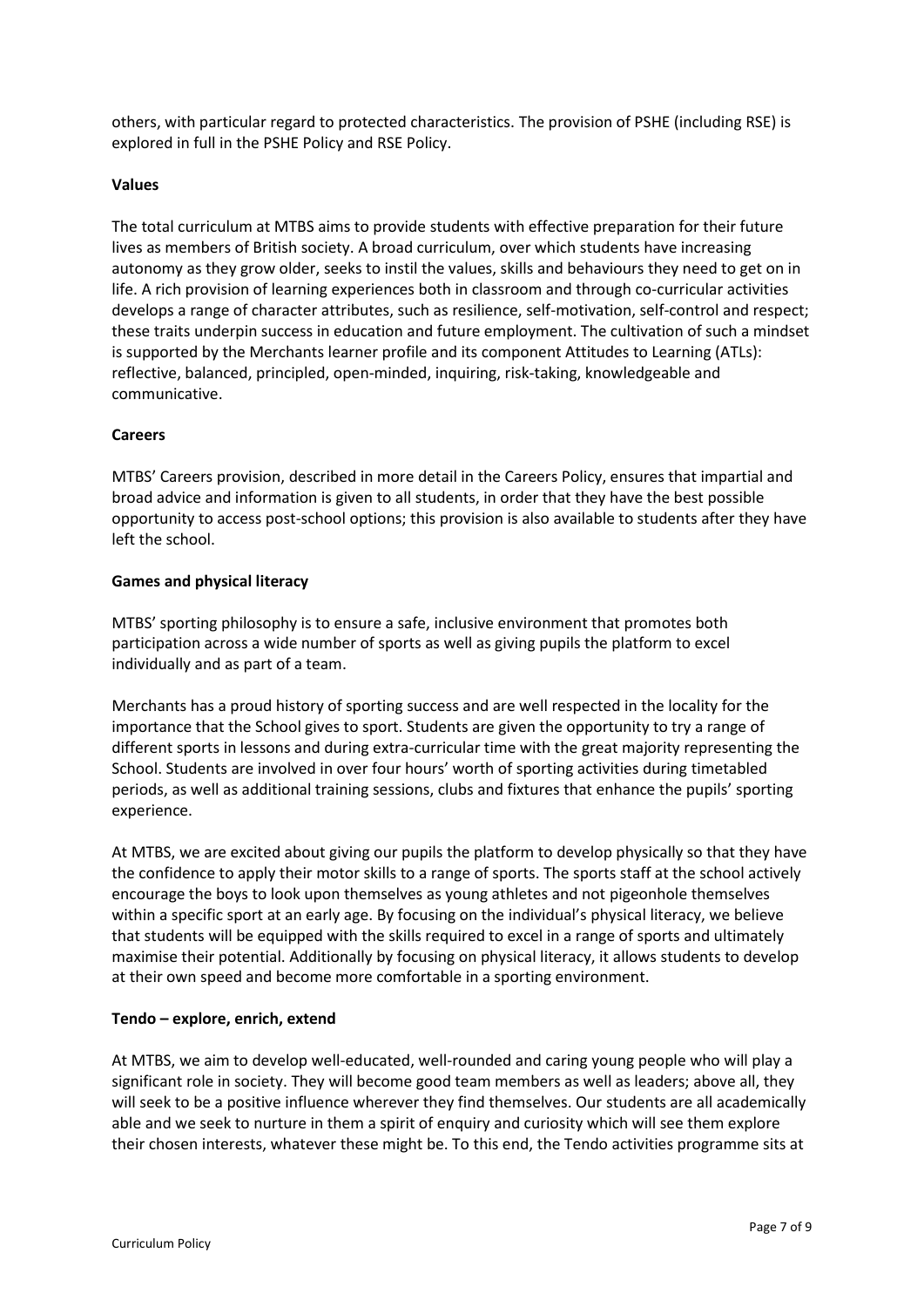the core of the curriculum. It aims to cultivate intellectual curiosity, engagement and strong learning attributes.

There are opportunities for student leadership and as students of all ages to work together. In Year 7 and Year 8, students follow a carousel throughout the year giving them a breadth of enrichment activities. In Year 9, students take part in a variety of activities under the umbrella of leadership, teamwork and the Duke of Edinburgh award. In Year 10 to Upper Sixth, students choose their Tendo activity and participate in vertical groups for these activities. There are academic, cultural, community and physical activities on offer. Some activities run for one term, some run for an entire academic year.

The activity programme's purpose is that students should:

- o enjoy and find significance in a range of activities
- o purposefully reflect upon these experiences
- $\circ$  identify goals, develop strategies and determine further actions for personal growth
- $\circ$  explore new possibilities, embrace new challenges and adapt to new roles
- o actively participate in planned, sustained and collaborative activities / projects
- o understand they are members of local and global communities with responsibilities towards each other and the environment

#### **Remote Learning and Covid-19**

From March 2020, MTBS developed capacity to provide its educational offering remotely using virtual means. This provision covers synchronous and asynchronous learning activities through platforms like Office365, Microsoft Teams and, the School's virtual learning environment, Firefly. Given the development of capacity, the core business of the school can move online seamlessly in the event of a lockdown / school closure. Remote learning is also offered in a hybrid format when pupils have to self-isolate so that they are able to join lessons that are taking place in school from home.

As a result of the timely and thorough introduction of remote learning at the start of the national lockdown period in 2020, MTBS believe pupils have benefitted from continuity in their learning and curricula coverage. Learning audits are carried out at departmental, cohort and class level through the usual methods of assessment and tracking. Where individuals or groups of students are identified as making slower progress than expected, intervention measures are carried out in the typical manner e.g. through clinics or supported study sessions. Where the progress of a cohort causes concern, we prioritise the aspects of course content essential for progression in future learning whilst maintaining the breadth of subjects offered across the curriculum.

#### **Future curriculum development**

In 2022, Merchant Taylors School announced its strategic plan and movement to a diamond model of school structure. The three strands of the strategic plan most pertinent to curricula matters are the aims to be: a school that fosters a passion for learning and focuses on excellence, a school renowned for its co-curricular provision, and a school that is forward-thinking and adaptable. Future developments to the total curriculum at Merchants will be taken with these aims in mind. Particular planned areas of focus are given below.

The review and appraisal of the School's curriculum is an ongoing task. This takes place at a school wide level and at a departmental level. For example, various departments are currently reviewing